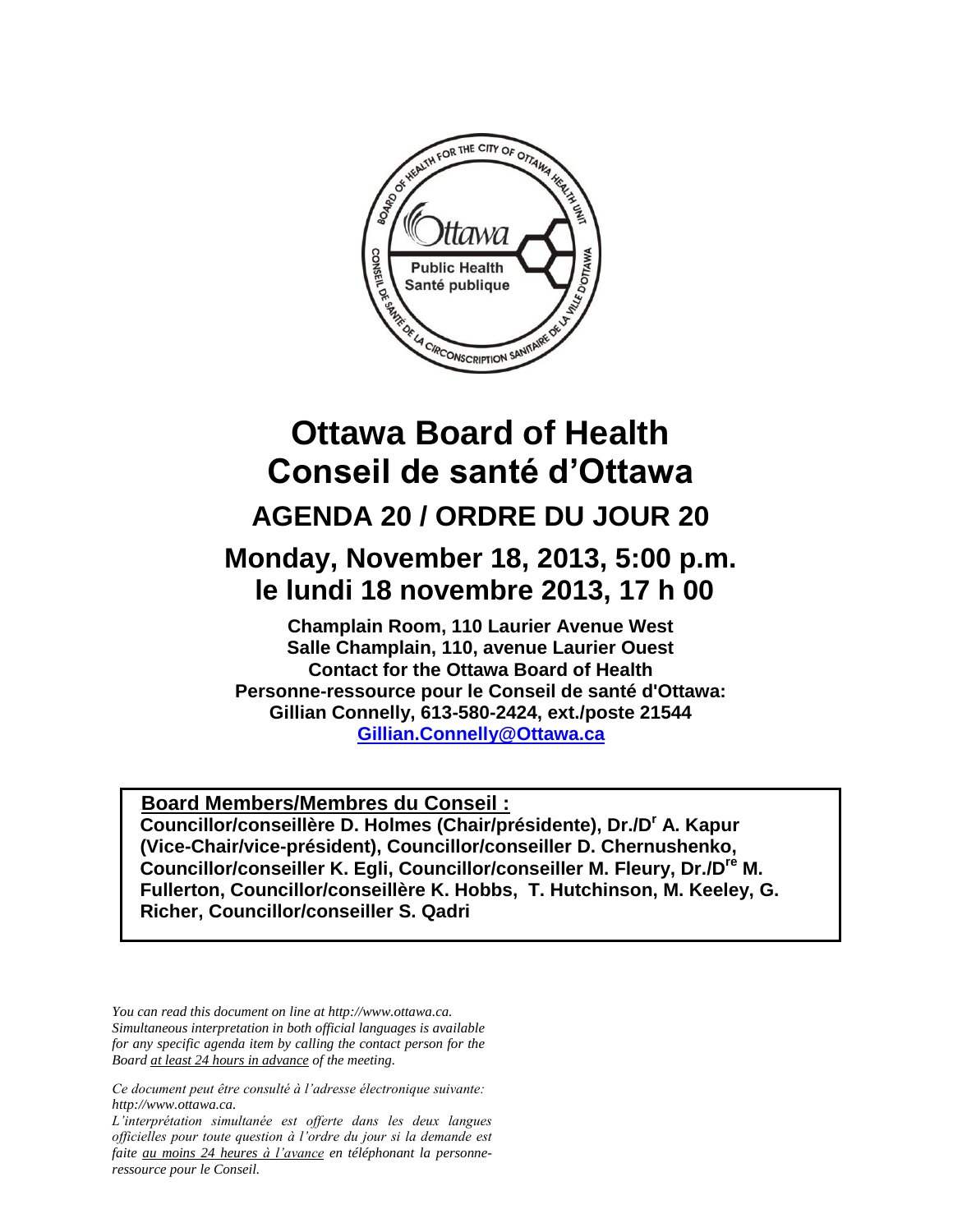- 1. ANNOUNCEMENTS/CEREMONIAL ACTIVITIES ANNONCES/ACTIVITÉS CÉRÉMONIALES
- 2. ROLL CALL APPEL NOMINAL
- 3. REGRETS **ABSENCES**
- 4. DECLARATIONS OF INTEREST (INCLUDING THOSE ORIGINALLY ARISING FROM PRIOR MEETINGS) DÉCLARATIONS D'INTÉRÊT (Y COMPRIS CEUX DÉCOULANT DE RÉUNIONS ANTÉRIEURES)
- 5. CONFIRMATION OF MINUTES ADOPTION DU PROCÈS-VERBAL

**Confirmation of the Minutes of the meeting of October 21, 2013. Adoption du procès-verbal de la réunion du 21 octobre 2013.** 

6. COMMUNICATIONS COMMUNICATIONS

> **Eight communication items are listed in Appendix 1. Huit éléments de communication figurent à l'annexe 1.**

- 7. MOTION TO INTRODUCE REPORTS MOTION PORTANT PRÉSENTATION DE RAPPORT
- 8. MEDICAL OFFICER OF HEALTH VERBAL REPORT RAPPORT VERBAL DU MÉDECIN CHEF EN SANTÉ PUBLIQUE ACS2013-OPH-MOH-0003

**That the Board of Health for the City of Ottawa Health Unit receive this report for information.** 

**Que le Conseil de santé de la circonscription sanitaire de la ville d'Ottawa prenne connaissance du présent rapport à titre d'information.**

9. DRAFT BOARD OF HEALTH 2014 BUDGET ÉBAUCHE DU BUDGET 2014 DU CONSEIL DE SANTÉ [ACS2013-OPH-IQS-0010](http://ottawa.ca/calendar/ottawa/citycouncil/obh/2013/11-18/Budget%20Report.pdf)

**That the Board of Health for the City of Ottawa Health Unit:** 

**1. Receive and table the Draft Board of Health 2014 Operating Budget, for subsequent consideration and approval at the Board of Health meeting on Monday 18 November 2013;**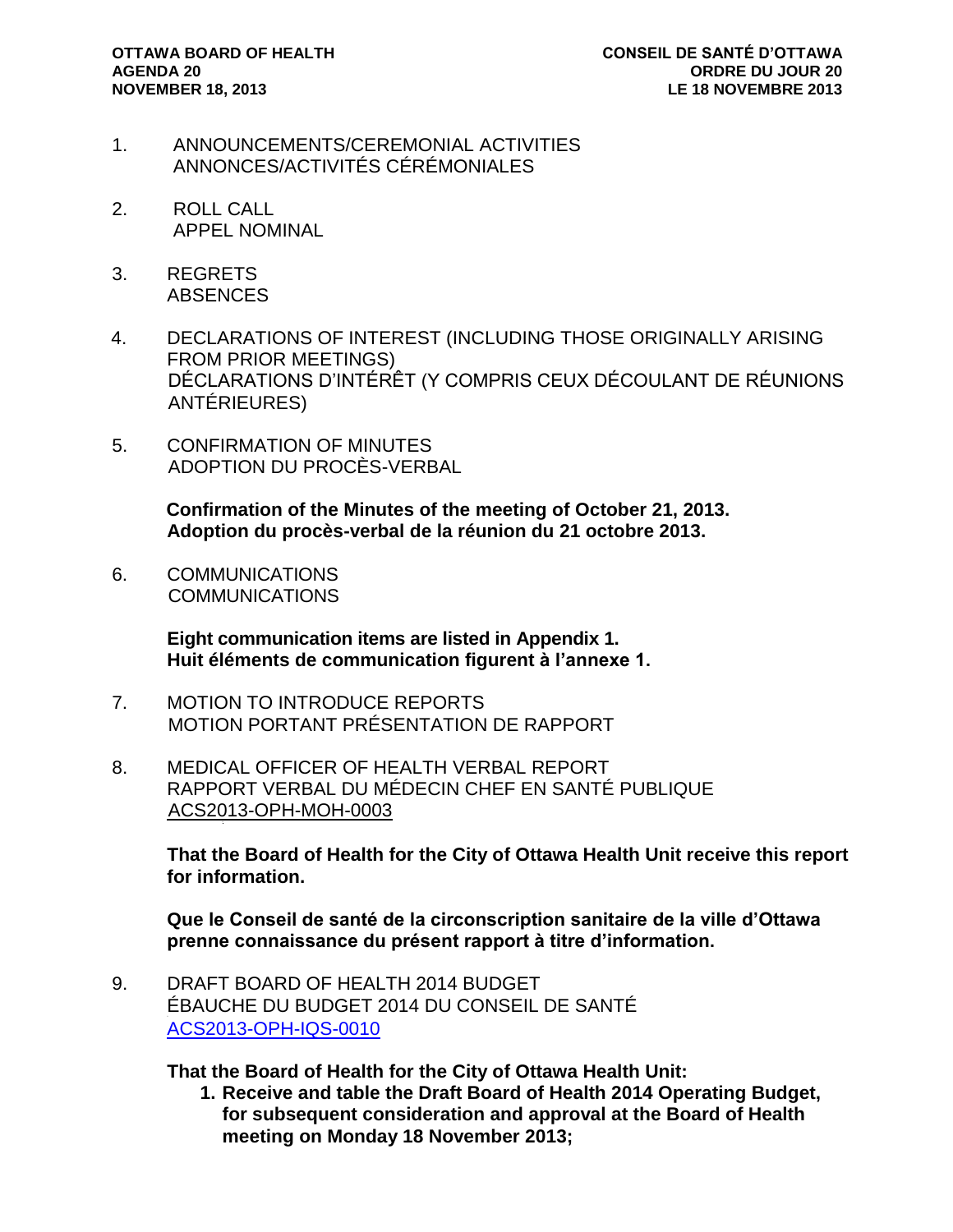- **2. Direct staff to forward this report to Ottawa City Council for consideration as part of City Council's 2014 budget; and**
- **3. Direct staff to forward the Board of Health 2014 Operating Budget to the Ministry of Health and Long-Term Care for consideration as part of the Program-Based Grant Application Process.**

**Que le Conseil de santé de la circonscription sanitaire de la Ville d'Ottawa:** 

- **1. Reçoive et dépose le Budget provisoire de fonctionnement 2014 du Conseil de santé, pour examen futur et approbation à la réunion du Conseil de santé du lundi 18 novembre 2013;**
- **2. Demande au personnel de transmettre le présent rapport au conseil municipal d'Ottawa pour examen dans le cadre du budget 2014 du Conseil et**
- **3. Demande au personnel d'envoyer le Budget provisoire de fonctionnement 2014 du Conseil de santé au ministère de la Santé et des Soins de longue durée, pour examen dans le cadre du processus de demande de subvention axée sur les programmes.**
- 10. PARTNERSHIP WITH THE CHAMPLAIN CARDIOVASCULAR PREVENTION NETWORK PARTENARIAT AVEC LE RÉSEAU DE PRÉVENTION DES MALADIES CARDIOVASCULAIRES DE LA RÉGION DE CHAMPLAIN [ACS2013-OPH-HPDP-0008](http://ottawa.ca/calendar/ottawa/citycouncil/obh/2013/11-18/Report%20-%20Champlain%20Cardiovascular%20Prevention%20Network.pdf)

**That the Board of Health for the City of Ottawa Health Unit receive this report for information.**

**Que le Conseil de santé de la circonscription sanitaire de la ville d'Ottawa prenne connaissance du présent rapport à titre d'information.**

11. PARTNERSHIP WITH POVERTY AND HUNGER WORKING GROUP— WORKING TOWARDS IMPROVED ACCESS TO HEALTHY FOOD FOR ALL PARTENARIAT AVEC LE GROUPE DE TRAVAIL SUR LA PAUVRETÉ ET LA FAIM — EFFORTS POUR AMÉLIORER L'ACCÈS À UNE ALIMENTATION SAINE POUR TOUS [ACS2013-OPH-HPDP-0009](http://ottawa.ca/calendar/ottawa/citycouncil/obh/2013/11-18/Report%20-%20Partnership%20with%20Poverty%20and%20Hunger%20Working%20group.pdf)

**That the Board of Health for the City of Ottawa Health Unit receive this report for information.**

**Que le Conseil de santé de la circonscription sanitaire de la ville d'Ottawa prenne connaissance du présent rapport à titre d'information.**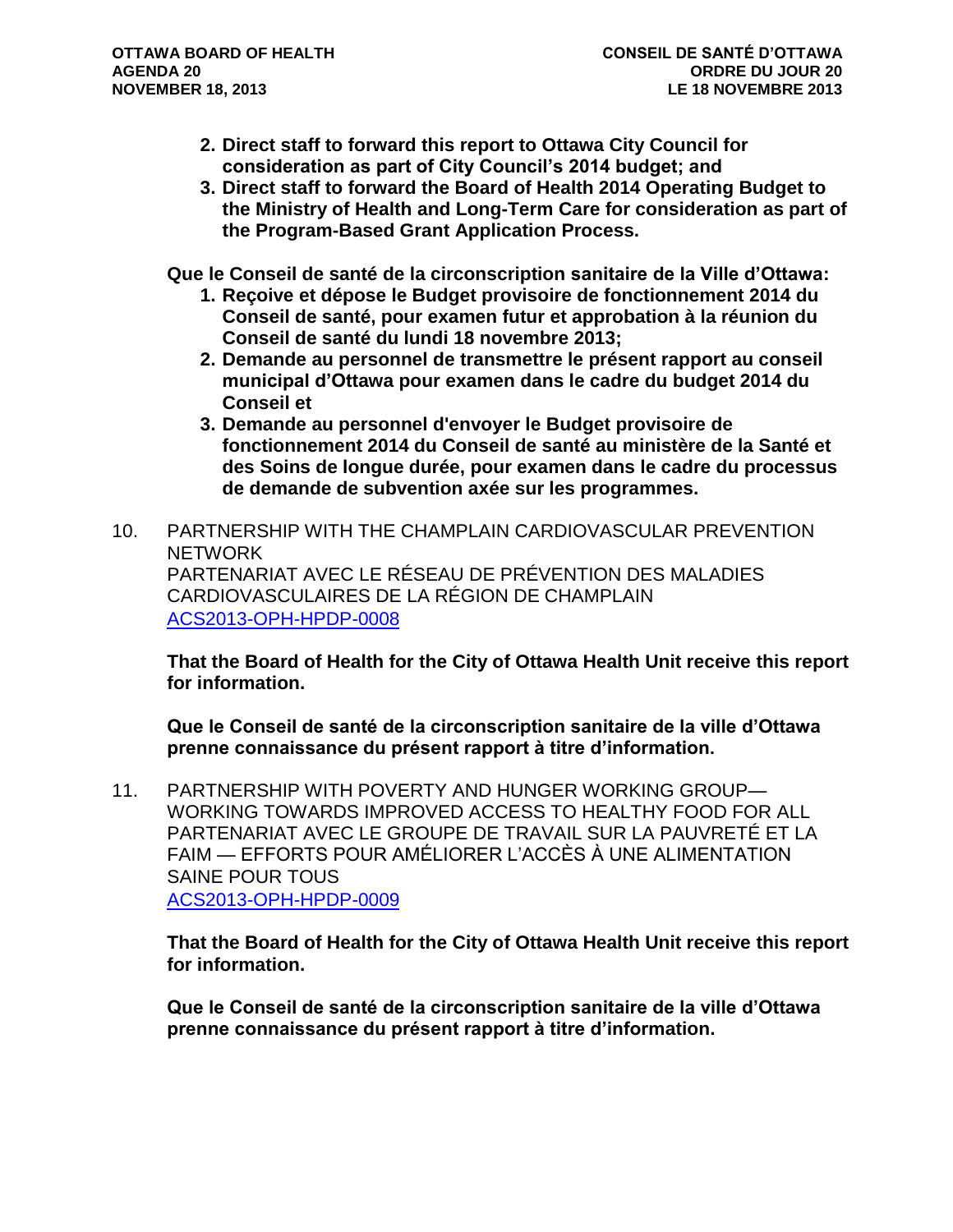12. HUMAN RESOURCES PLAN PLAN DES RESSOURCES HUMAINES [ACS2013-OPH-IQS-0011](http://ottawa.ca/calendar/ottawa/citycouncil/obh/2013/11-18/Report%20-%20HR.pdf)

> **That the Board of Health for the City of Ottawa Health Unit receive this report for information.**

**Que le Conseil de santé de la circonscription sanitaire de la ville d'Ottawa prenne connaissance du présent rapport à titre d'information.**

13. Q3 UPDATE: OTTAWA BOARD OF HEALTH ACCOUNTABILITY AGREEMENT – PERFORMANCE INDICATORS MISE À JOUR POUR LE TROISIÈME TRIMESTRE: ENTENTE DE RESPONSABILISATION EN SANTÉ PUBLIQUE DU CONSEIL DE SANTÉ D'OTTAWA ─ INDICATEURS DE RENDEMENT [ACS2013-OPH-IQS-0012](http://ottawa.ca/calendar/ottawa/citycouncil/obh/2013/11-18/Report%20-%20Q3%20Update%20Accountability%20Agreement.pdf)

**That the Board of Health for the City of Ottawa Health Unit:**

- **1. Approve that the 2013 Positive Performance Variant Report for Indicator 14 (Baby-Friendly Initiative) outlined in Document 1 be signed by the Medical Officer of Health, on behalf of the Board of Health;**
- **2. Receive for information 2011-2012 results for Indicators 10 (youth smoking), 12 (seniors' falls), and 13 (Low-Risk Alcohol Drinking Guidelines), as outlined in this report;**
- **3. Receive for information preliminary 2013 performance indicator results, as outlined in Document 3; and**
- **4. Direct Ottawa Public Health staff to submit this report and supporting documents to the Ministry of Health and Long-Term Care.**

**Que le Conseil de santé de la circonscription sanitaire de la ville d'Ottawa :**

- **1. Accepte que le rapport sur les indicateurs de rendement positifs de 2013 pour l'indicateur 14 (L'Initiative des amis des bébés) décrit dans le document 1 soit signé par le médecin chef en santé, au nom du Conseil de santé;**
- **2. Reçoive pour information les résultats de 2011-2012 pour les indicateurs 10 (tabagisme chez les jeunes), 12 (chute chez les aînés), et 13 (directives de consommation d'alcool à faible risque) comme il est indiqué dans ce rapport;**
- **3. Reçoive pour information les résultats préliminaires pour les indicateurs de rendement de 2013, comme il est indiqué dans le document 3; et**
- **4. Demande au personnel de Santé publique Ottawa de soumettre le rapport et les documents connexes au ministère de la Santé et des Soins de longue durée.**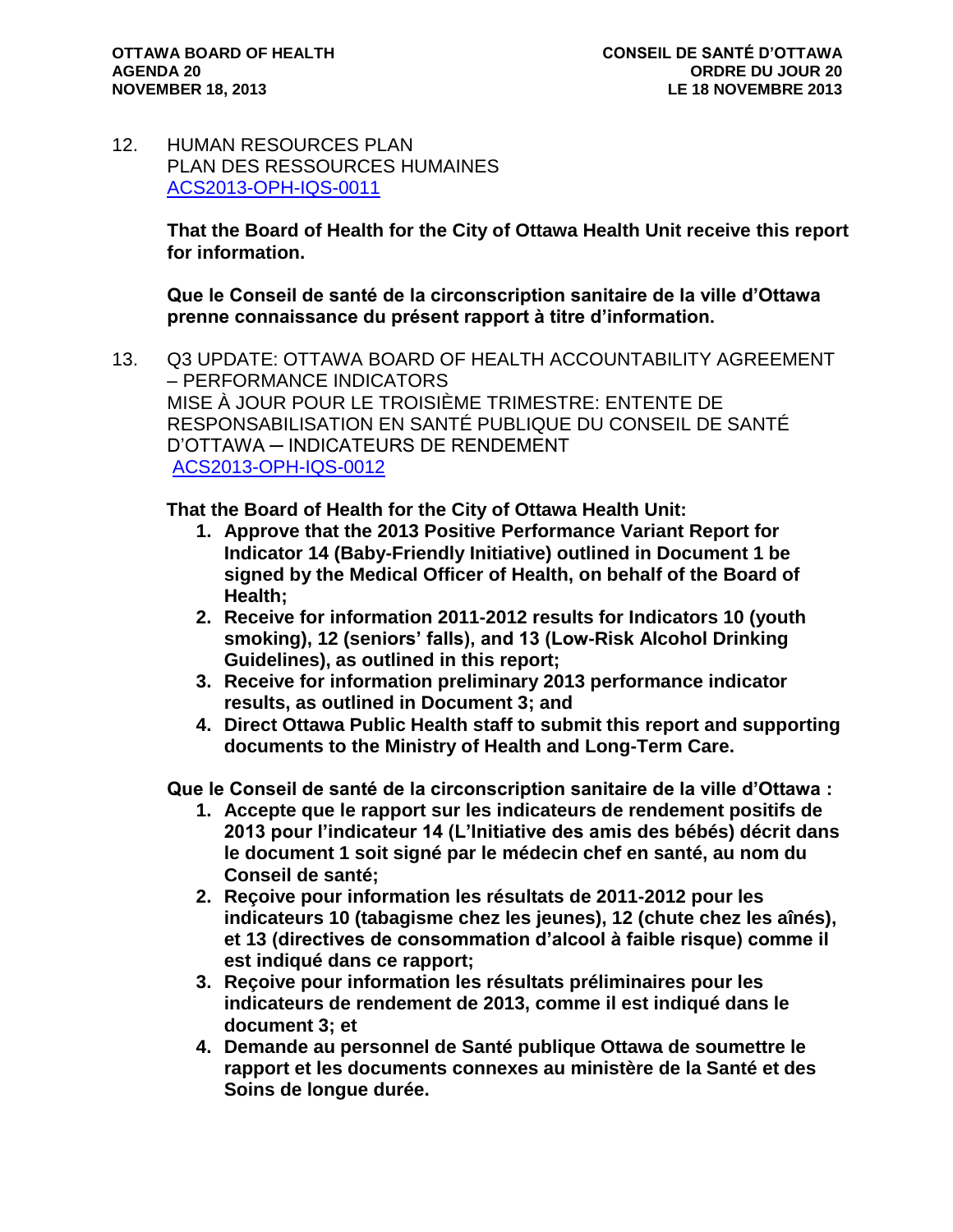14. 2014 BOARD OF HEALTH MEETING SCHEDULE HORAIRE DES RÉUNIONS DU CONSEIL DE SANTÉ POUR L'ANNÉE 2014 [ACS2013-OPH-SSB-0007](http://ottawa.ca/calendar/ottawa/citycouncil/obh/2013/11-18/Report%20-%202014%20Meeting%20Schedule.pdf)

**That the Board of Health for the City of Ottawa Health Unit approve the 2014 meeting schedule, as outlined in this report.** 

**Que le Conseil de santé de la circonscription sanitaire de la ville d'Ottawa approuve l'horaire des réunions de 2014 tel que décrit dans le présent rapport.**

- 15. MOTION TO ADOPT REPORTS MOTION PORTANT ADOPTION DE RAPPORTS
- 16. MOTIONS OF WHICH NOTICE HAS BEEN GIVEN PREVIOUSLY MOTION DONT AVIS A ÉTÉ DONNÉE ANTÉRIEUREMENT
- 17. MOTIONS REQUIRING SUSPENSION OF THE RULES OF PROCEDURE MOTIONS EXIGEANT LA SUSPENSION DES RÈGLES DE PROCÉDURE
- 18. NOTICES OF MOTION (FOR CONSIDERATION AT SUBSEQUENT MEETING) AVIS DE MOTION (POUR EXAMEN LORS D'UNE RÉUNION SUBSÉQUENTE)
- 19. INFORMATION PREVIOUSLY DISTRIBUTED INFORMATION DISTRIBUÉE AUPARAVANT
- 20. CONFIRMATION BY-LAW RÈGLEMENT DE RATIFICATION
- 21. OTHER BUSINESS AUTRES QUESTIONS
- 22. INQUIRIES DEMANDES DE RENSEIGNEMENTS
- 23. ADJOURNMENT LEVÉE DE LA SÉANCE

NEXT MEETING PROCHAINE RÉUNION

**Regular Meeting Monday, January 20, 2013 – 5:00 p.m. – Champlain Room**

**Réunion ordinaire Le lundi 20 janvier 2013 – 17h00 – Salle Champlain**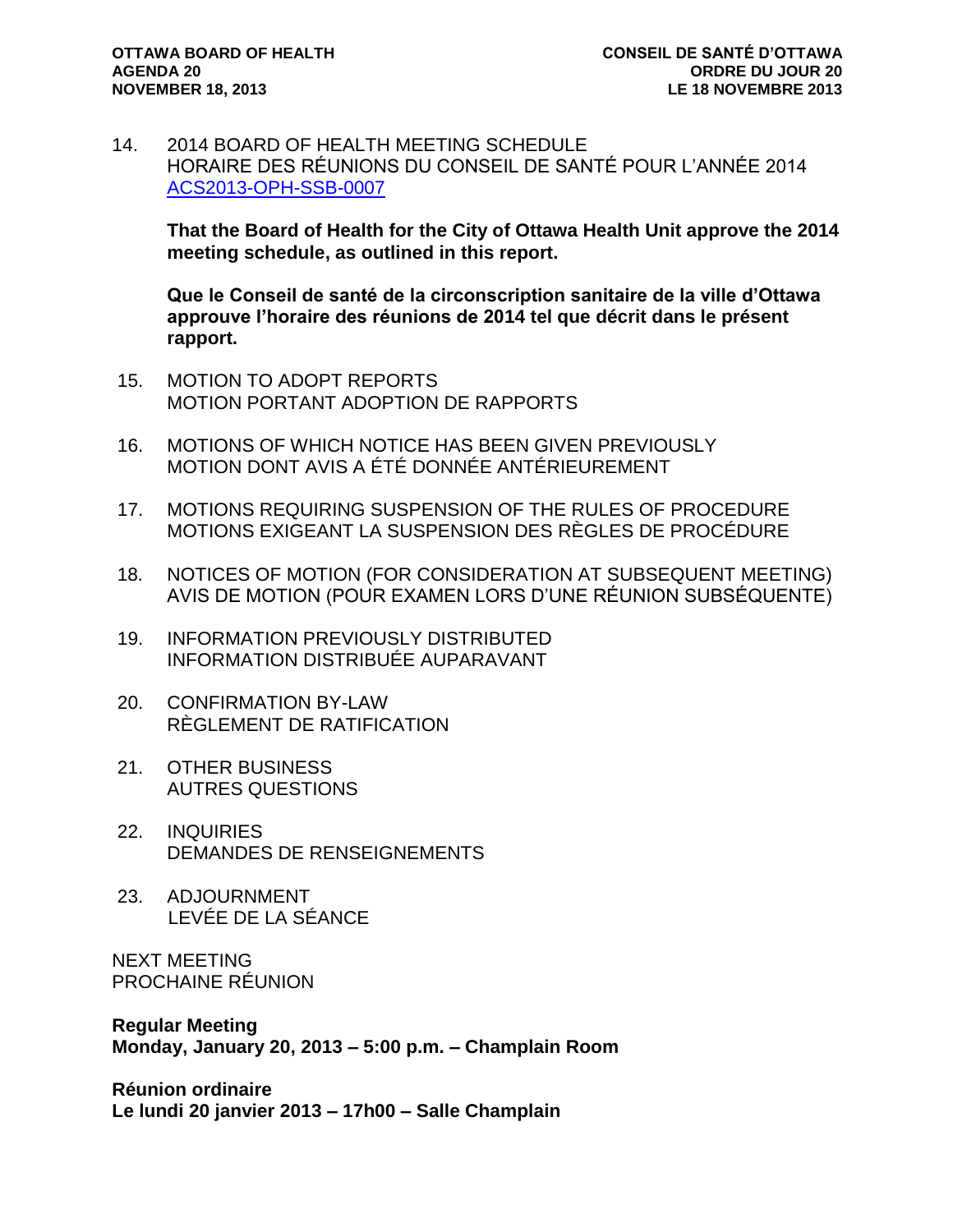### APPENDIX 1

- 1. Letter from Hazel Lynn, Medical Officer of Health, Grey Bruce Health Unit, to Daryl Vaillancourt, Chair, Board of Health for North Bay Parry Sound District Health Unit regarding motion 2013-46, Menu Labelling legislation (August 9, 2013)
- 2. Letter from Hazel Lynn, Medical Officer of Health, Grey Bruce Health Unit, to Gary McNamara, Chair, Board of Health for Windsor-Essex County Health Unit regarding the Smoke-Free Ontario strategy (August 9, 2013)
- 3. Letter from the Honourable Deb Matthews, Minister of Health and Long-Term Care to Mayor Jim Watson, City of Ottawa and Councillor Diane Holmes, Chair of the Board of Health for the City of Ottawa Health Unit regarding Problem Gambling (October 7, 2013)
- 4. Letter from Deb Bowen, Regional Clerk/Director of Legislative Services, The Regional Municipality of Durham to the Honourable Kathleen Wynne, Premier of Ontario regarding the memorandum from Dr. Robert Kyle, Commissioner and Medical Officer of Health, dated September 19, 2013, re: Human Papillomavirus(HPV) Immunization(October 11, 2013)
- 5. Letter from Deb Bowen, Regional Clerk/Director of Legislative Services, The Regional Municipality of Durham to the Honourable Kathleen Wynne, Premier of Ontario regarding the memorandum from Dr. Robert Kyle, Commissioner and Medical Officer of Health, dated September 19, 2013, re: Air Quality Health Index (AQHI) (October 11, 2013)
- 6. Letter from Deb Bowen, Regional Clerk/Director of Legislative Services, The Regional Municipality of Durham to the Honourable Kathleen Wynne, Premier of Ontario regarding the memorandum from Dr. Robert Kyle, Commissioner and Medical Officer of Health, dated September 19, 2013, re: Bill 79 The *Public Transportation and Highway Improvement Amendment Act*, 2013 (October 11, 2013)
- 7. Letter from Carman Kidd, Board of Health Chairperson and Marlene Spruyt, Medical Officer of Health/Chief Executive Officer to Honourable Deb Matthews, Minister of Health and Long-Term Care regarding Enhancing Access to Oral Care Services (October 18, 2013)
- 8. Letter from Penny Sutcliffe, Medical Officer of Health, the Sudbury & District Board of Health to the Mayors/Reeves, Constituent Municipalities within the Sudbury & District Health Unit Catchment Area regarding motion #47-13 Transportation and Public Health (October 28, 2013)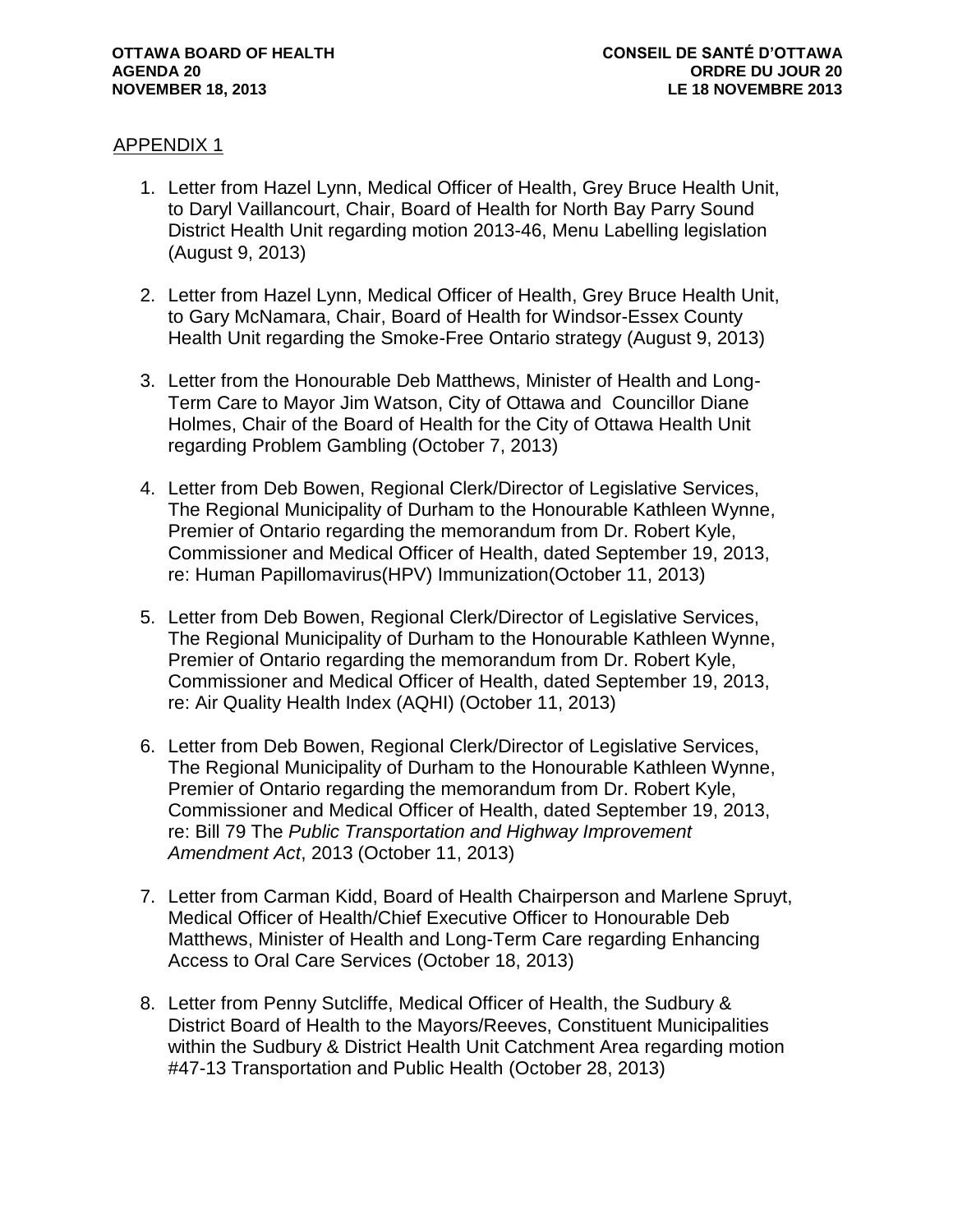### ANNEXE 1

- 1. Lettre de Hazel Lynn, médecin-hygiéniste du Bureau de santé de Grey Bruce à Daryl Vaillancourt, président du Conseil de santé du Bureau de santé du district de North Bay Parry Sound concernant la motion 2013-46, Lois sur l'étiquetage des menus (9 août 2013).
- 2. Lettre de Hazel Lynn, médecin-hygiéniste du Bureau de santé de Grey Bruce à Gary McNamara, président du Conseil de santé du Bureau de santé du comté de Windsor-Essex, concernant la stratégie Ontario sans fumée (9 août 2013)
- 3. Lettre de l'honorable Deb Matthews, ministre de la Santé et des Soins de longue durée, à Jim Watson, maire de la Ville d'Ottawa et à Diane Holmes, conseillère municipale et présidente du Conseil de santé de la circonscription sanitaire de la Ville d'Ottawa concernant le jeu pathologique (7 octobre 2013).
- 4. Lettre de Deb Bowen, greffière régionale/directrice des services législatifs de la municipalité régionale de Durham à l'honorable Kathleen Wynne, première ministre de l'Ontario concernant une note de service du D<sup>r</sup> Robert Kyle, Commissaire et médecin hygiéniste de la municipalité régionale de Durham, datée du 19 septembre 2013, concernant l'immunisation contre le papillomavirus (11 octobre 2013).
- 5. Lettre de Deb Bowen, greffière régionale/directrice des services législatifs de la municipalité régionale de Durham à l'honorable Kathleen Wynne, première ministre de l'Ontario, concernant une note de service au sujet du .<br>D<sup>r</sup> Robert Kyle, Commissaire et médecin hygiéniste de la municipalité régionale de Durham, datée du 19 septembre 2013, concernant la Cote air santé (11 octobre 2013).
- 6. Lettre de Deb Bowen, greffière régionale/directrice des services législatifs de la municipalité régionale de Durham à l'honorable Kathleen Wynne, première ministre de l'Ontario concernant une note de service au sujet du .<br>D<sup>r</sup> Robert Kyle, Commissaire et médecin hygiéniste de la municipalité régionale de Durham, datée du 19 septembre 2013, concernant le projet de loi 79 modifiant la Loi sur l'aménagement des voies publiques et des transports en commun, 2013 (11 octobre 2013).
- 7. Lettre de Carman Kidd, présidente du Conseil de santé pour le Conseil de santé de la circonscription sanitaire de Témiskamingue et de Marlene Spruyt, médecin hygiéniste et directrice générale de la circonscription sanitaire de Témiskamingue, à l'honorable Deb Matthews, ministre de la Santé et des Soins de longue durée, concernant l'amélioration de l'accès aux services d'hygiène buccale (18 octobre 2013).